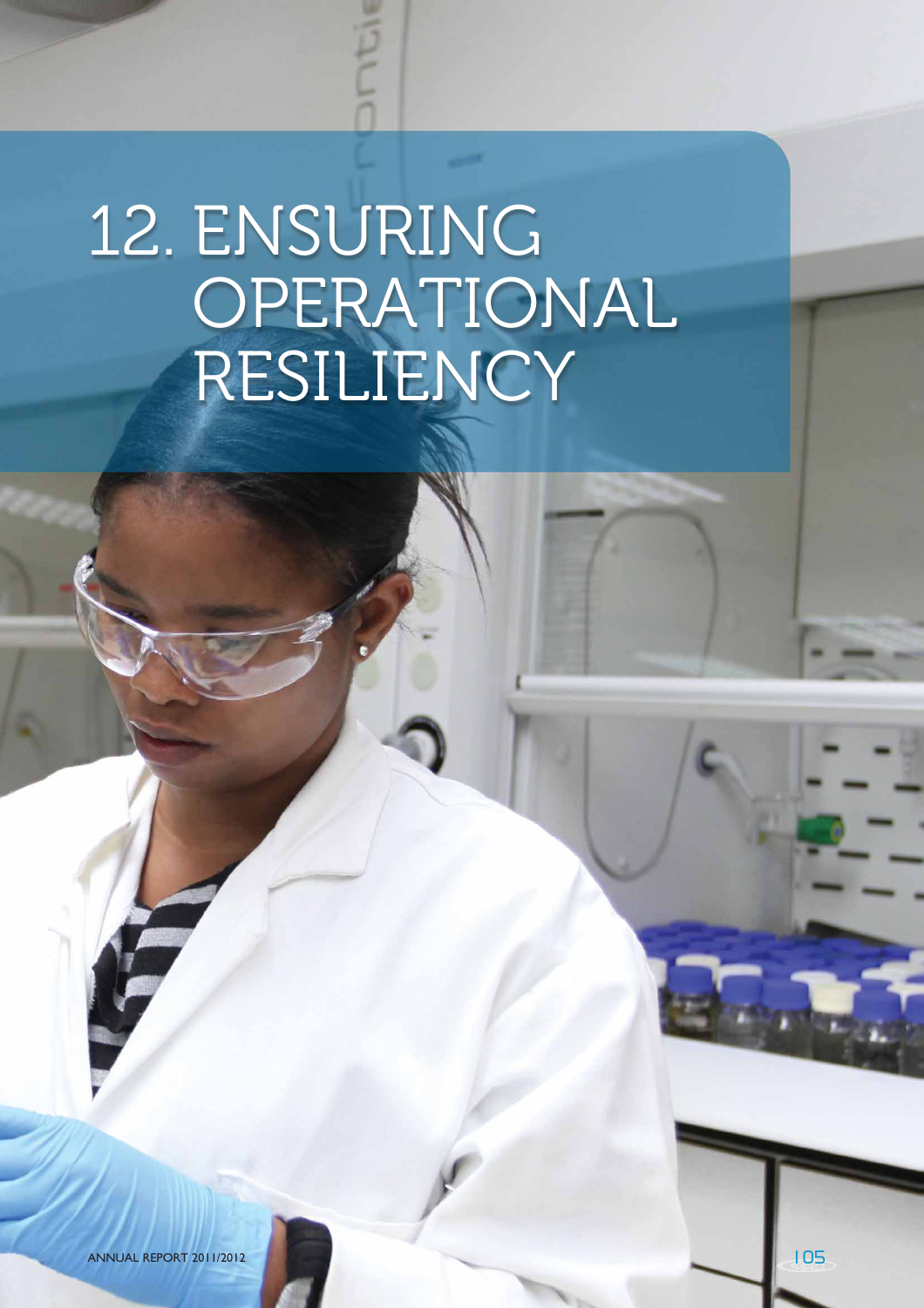## 12. ENSURING OPERATIONAL RESILIENCY CONTINUED

#### 12.1 OPERATIONAL RESILIENCY AND OPTIMISATION 12.1 OPERATIONAL RESILIENCY AND OPTIMISATION

#### ISO 17025 Accredited Laboratory Services Assuring Water Quality

Umgeni Water's Laboratory Services is a dynamic centre of excellence comprising three modern ISO/IEC 17025 accredited laboratories with a long established reputation of meeting international standards. Equipped with cutting-edge technology and a team of thirty-eight dedicated scientists and technicians, this "state-of-the-art" facility provides a world-class service 365 days a year, in support of its primary business. The key objectives of our laboratory are:

- Providing assurance that the organisation produces potable water that complies with drinking water standards, assuring that treated effluent complies with wastewater and effluent discharge limits, thereby assuring public health protection from water-borne diseases and water related health impacts.
- Undertaking research and development, generation of scientific data for new infrastructure development, and supporting / auditing water treatment for process selection and optimisation.
- In addition, catchment and river health monitoring is undertaken to assess the status of water resources and raw water supply.

The laboratories form a powerful hub for the analysis of water, in relation to both, water treatment and the associated environment. Water samples from rivers, dams, water and wastewater works are collected by a team of dedicated sampling officers on a daily basis throughout Umgeni Water's operational area and is assessed in terms of its physical, chemical and microbiological characteristics.

The analytical results are produced within specified times to ensure there is timeous response and as part of compliance with a service level agreements with end users. Supported by its Laboratory Information Management System (LIMS), water quality results are captured, validated, stored and reported. In addition, direct access is provided to external users via the Electronic Water Quality Management System (EWQMS), the Blue Drop System (BDS) and the Green Drop System (GDS).

Early warnings and alerts are provided to stakeholders immediately that a breach of quality standards is detected. An incident management protocol is followed, to contain and remedy the breach.

#### Assurance through robust information and communications technology systems

Investment in ICT systems and infrastructure through the capital expenditure programme has helped ensure Umgeni Water remains resilient to deliver on its mandate. Specialised ICT solutions established within our operational, human resource, engineering and scientific and finance areas of the business, together with organisation-wide systems ensured that we have systems to fit specific organisational needs that enable cost-effective, reliable, and sustainable performance improvements within the organisation.

In the year, progress was made with implementation of the ICT plan for thirteen project components in ICT Operations, Business Systems, Customer Management and Knowledge Management. 95% target milestones were achieved.

Variance and Reason: 5% behind schedule, due to the extension of project scope of two ICT projects, namely, Laboratory System - Labware, due to the incorporation of important additional Blue and Green drop requirements - not part of the original scope, and

Water Resource Management System (WRM) - Consultants halted work for a three-week period in order to assist with the development of an emergency application for the North Coast operations, which assisted in automation of meter readings during a water supply crisis.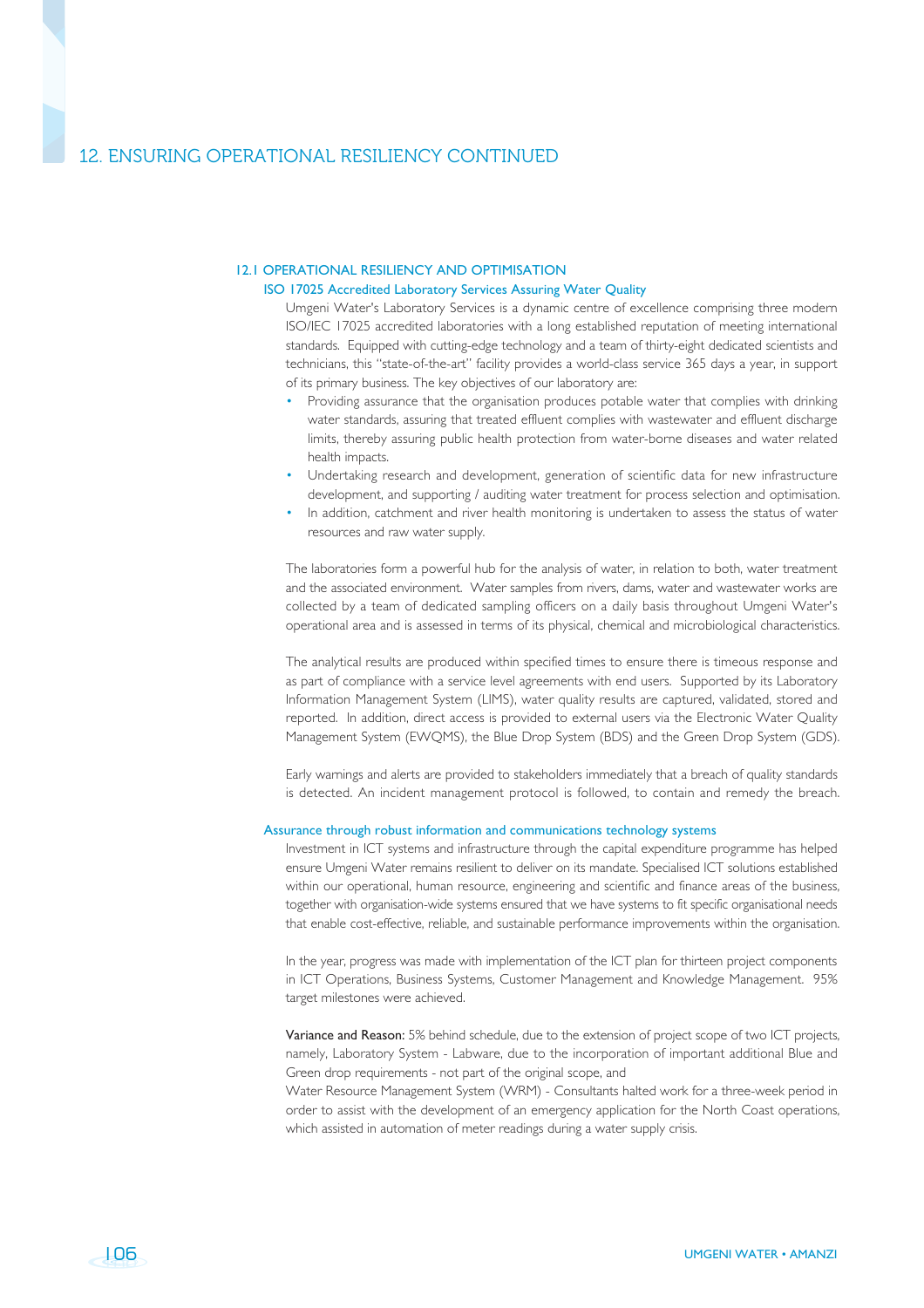ICT Plan for 2012/2013: Umgeni Water has commenced the process of updating its ICT strategy, the objectives of which are to:

- Optimise use of information, IT infrastructure, resources and capabilities.
- Respond to business requirements in alignment with the business strategy, integrating applications into business and operational processes.
- Respond to governance requirements in line with board direction.
- Acquire and maintain integrated and standardised application systems.

#### Research and Innovation

The thrust of Umgeni Water's Innovation, Research and Development Programme is to nurture and encourage research within the organisation.

Internal research investigations are of specific interest to Umgeni Water, notably, water and wastewater treatment operations research and include alternate treatment processes, alternate treatment chemicals, advanced oxidation processes. During the year, worked completed on planned research projects is shown in Table 12.1

| Research Project                                                                               | Objectives                                                                                                                                                                                         | Progress 2011/2012                                                                                                                                                                                                                               |
|------------------------------------------------------------------------------------------------|----------------------------------------------------------------------------------------------------------------------------------------------------------------------------------------------------|--------------------------------------------------------------------------------------------------------------------------------------------------------------------------------------------------------------------------------------------------|
| Determination of Residual<br>$\mathbf{L}$<br>Polymeric Coagulants in<br>Potable Water.         | Set up a method for routine testing of residual polymeric<br>coagulants in treated water, which impact on health, and<br>identify optimal dosing.                                                  | Work on validation of UV<br>absorbance titration method<br>developed in UW via a WRC-<br>funded project was undertaken.                                                                                                                          |
| Monitoring of Endocrine<br>2.<br><b>Disrupting Compounds</b><br>(EDC) Levels in<br>Darvill WWW | To determine and optimise an analytical technique for the<br>detection and quantification of endocrine disruptor compounds<br>in Darvill waste water.                                              | Monitoring is on-going and test<br>results are expected.<br>Sample sites have been added<br>to Umgeni Water's routine<br>monitoring programme.                                                                                                   |
| Evaluation of High-rate<br>3.<br>Clarifiers (HRC).                                             | Investigate and demonstrate the use of high-rate clarifiers at<br>Umgeni Water WTW sites.<br>Prepare design guidelines for the optimisation of high-rate<br>clarifier design and construction.     | The data collected has assisted<br>in the selection and design of<br>an appropriate clarifier unit for<br>the Hazelmere Water<br>Treatment Works upgrade.<br>The HRC will be relocated<br>Mvoti WTWs and operated at<br>the works from July 2012 |
| Evaluation of Direct Up<br>4.<br>flow Filters (DUF) for<br>Potable Water.                      | Test the applicability of the Direct Up-flow Filter technology<br>for use at Umgeni Water WTW.<br>Compare cost-effectiveness of the technology from and<br>operations and maintenance perspective. | Plant trials continued for the<br>12-month period and further<br>trials are planned, following<br>which the plant will be relocated<br>to a suitable rural area (by<br>December 2012).                                                           |

### Table 12.1 Umgeni Water's major research projects and progress made in 2011/2012.